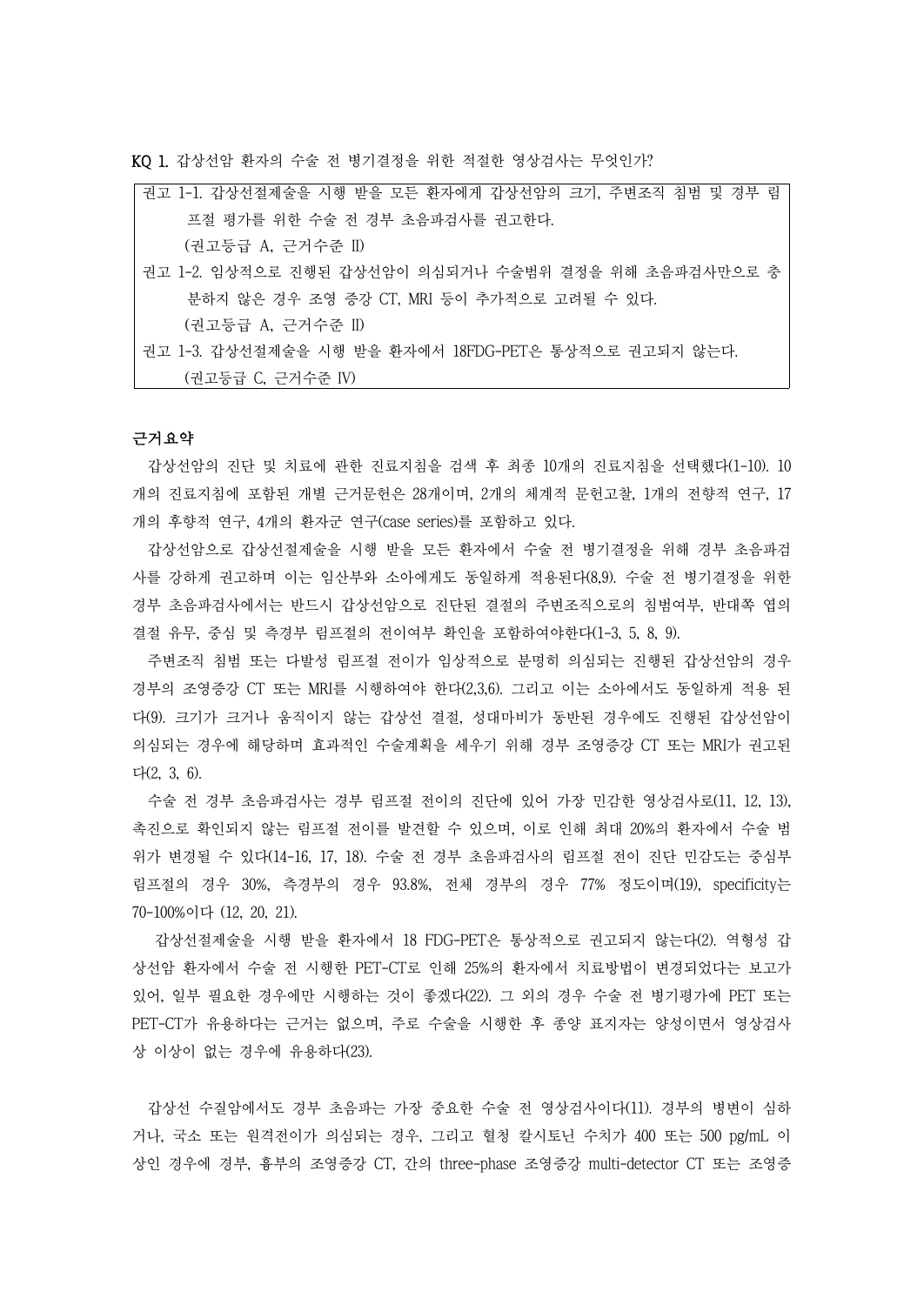강 MRI, 그리고 bone scintigraphy를 시행하여야 한다(3, 10). 근골격계 MRI 또는 bone scinigraphy는 뼈전이를 발견하는 데 있어 가장 민감도가 높은 검사방법이므로 해당부위의 통증 등 근골격계 전이 가 임상적으로 의심될 때 유용하다(11).

역형성 갑상선암 환자의 수술 전 영상검사로는 경부 초음파, 경부와 흉부의 CT 또는 MRI, PET-CT 검사 등의 적절한 단면영상을 시행하여야 한다(7). 뇌전이 유무를 평가하기 위해서는 두부 CT 또는 MRI를 시행하여야 한다. 그러나 이러한 영상검사로 인해 치료가 지연되어서는 안된다.

### 권고 고려사항

## a. 이득과 위해

갑상선분화암(특히 갑상선유두암)의 경우 경부 림프절 전이가 초음파검사에서 20-31%까지 발견되 는데 (75-125, 126) 그 중 약 20%에서는 이로 인해 수술 범위가 변경될 수 있다고 알려져 있어 경부 초음파검사로 인한 그 이득이 확실하며 (11-13), 초음파 검사는 방사선 노출에 대한 위험이 없다. 경 부 초음파검사는 어린이 또는 임산부에도 권고되는 안전한 검사방법이다 (8,9).

그러나 초음파검사로 찾아낼 수 없는 림프절 전이도 있으며, 전이암의 특징인 강한 조영증강 소 견은 조영증강 CT에서만 관찰할 수 있다. 또한 주변조직 침범의 정확한 진단은 초음파검사만으로는 어려우며 조영증강 CT 또는 MRI가 필요하다. 조영증강 CT는 방사선 노출 및 조영제에 의한 다양한 정도의 합병증을 동반할 위험이 있다. 하지만, 공격적인 조직형, 전이 림프절 개수가 많은 경우, 주 변조직 침범이 의심되는 경우에는 조영증강 CT를 시행하여 이를 확인하는 것이 환자의 예후와 치 료방향에 영향을 주므로 잠재적인 이득이 위해를 상해한다.<br>PET/CT의 경우 방사선 노출 및 조영제에 의한 합병증 면에서 수술 전 병기결정을 위한 영상검사

로서 알려진 이득이 없다.

의료비의 경우, 암으로 진단되어 의료보험 적용을 받으므로 의료비가 영상검사 시행여부에 큰 영 향을 끼치지 않는다.

## b. 국내 수용성과 적용성(Acceptability and Applicability)

갑상선암 환자의 수술 전 병기결정을 위한 적절한 영상검사 방법으로 10개의 진료지침에서 동일 하게 경부 초음파검사를 강력하게 권고하였다. 여러 진료지침에서 임상적으로 진행된 갑상선암이 의심되거나 수술범위 결정을 위해 필요한 경우 조영증강 CT, MRI 등이 초음파검사와 함께 추가적 으로 고려될 수 있다고 하였다.

이들 10개 진료지침에 대한 국내 수용성 및 적용성 평가 결과, 국내 수용성과 적용성에 무리가 없는 것으로 판단되었다. 수용성과 적용성 평가표는 부록에 제시한다.

c. 검사별 방사선량

경부 초음파검사 0

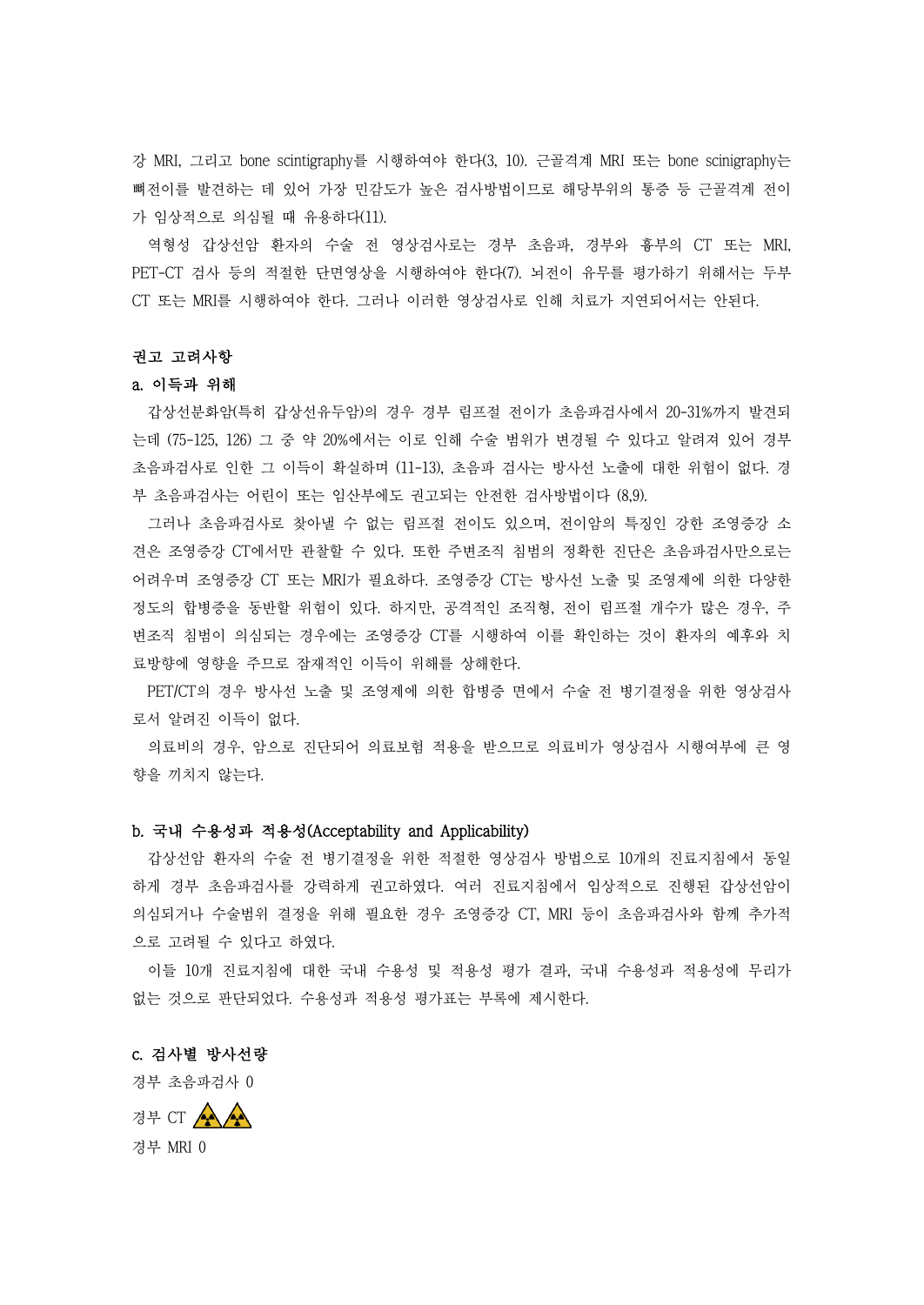# 참고문헌

- 1. Yi KH LE, Kang HC, Koh Y, Kim SW, Kim IJ, Na DG, Nam KH, Park SY, Park JW, Bae SK, Baek SK, Baek JH, Lee BJ, Chung KW, Jung YS, Cheon GJ, Kim WB, Chung JH, Rh o YS. 2016 Revised Korean Thyroid Association Management Guidelines for Patients with Thyroid Nodules and Thyroid Cancer. Int J Thyroidol. 2016;9(2):59-126.
- 2. Gharib H, Papini E, Garber JR, et al. American Association of Clinical Endocrinologists, American College of Endocrinology, and Associazione Medici Endocrinologi Medical Guide lines for Clinical Practice for the Diagnosis and Management of Thyroid Nodules--2016 Update. Endocr Pract. 2016;22(5):622-639.
- 3. Haugen BR. 2015 American Thyroid Association Management Guidelines for Adult Patient s with Thyroid Nodules and Differentiated Thyroid Cancer: What is new and what has c hanged? Cancer. 2017;123(3):372-381.
- 4. Wells SA, Jr., Asa SL, Dralle H, et al. Revised American Thyroid Association guidelines f or the management of medullary thyroid carcinoma. Thyroid. 2015;25(6):567-610.
- 5. Maia AL, Siqueira DR, Kulcsar MA, Tincani AJ, Mazeto GM, Maciel LM. Diagnosis, treatm ent, and follow-up of medullary thyroid carcinoma: recommendations by the Thyroid De partment of the Brazilian Society of Endocrinology and Metabolism. Arq Bras Endocrinol Metabol. 2014;58(7):667-700.
- 6. Kanona H, Virk JS, Offiah C, Stimpson P. Ultrasound-guided assessment of thyroid nodul es based on the 2014 British Thyroid Association guidelines for the management of thyr oid cancer - how we do it. Clin Otolaryngol. 2017;42(3):723-727.
- 7. Smallridge RC, Ain KB, Asa SL, et al. American Thyroid Association guidelines for mana gement of patients with anaplastic thyroid cancer. Thyroid. 2012;22(11):1104-1139.
- 8. Alexander EK, Pearce EN, Brent GA, et al. 2017 Guidelines of the American Thyroid As sociation for the Diagnosis and Management of Thyroid Disease During Pregnancy and t he Postpartum. Thyroid. 2017;27(3):315-389.
- 9. Francis GL, Waguespack SG, Bauer AJ, et al. Management Guidelines for Children with Thyroid Nodules and Differentiated Thyroid Cancer. Thyroid. 2015;25(7):716-759.
- 10. National Comprehensive Cancer Network (NCCN). com Seb site.

http://www.jnccn.org/content/8/5/512.extract, Published 2010. Accessed March 31, 2017

11. Giraudet AL, Vanel D, Leboulleux S, Auperin A, et al. Imaging medullary thyroid carcin oma with persistent elevated calcitonin levels. J Clin Endocrinol Metab. 2007;92:4185-90.